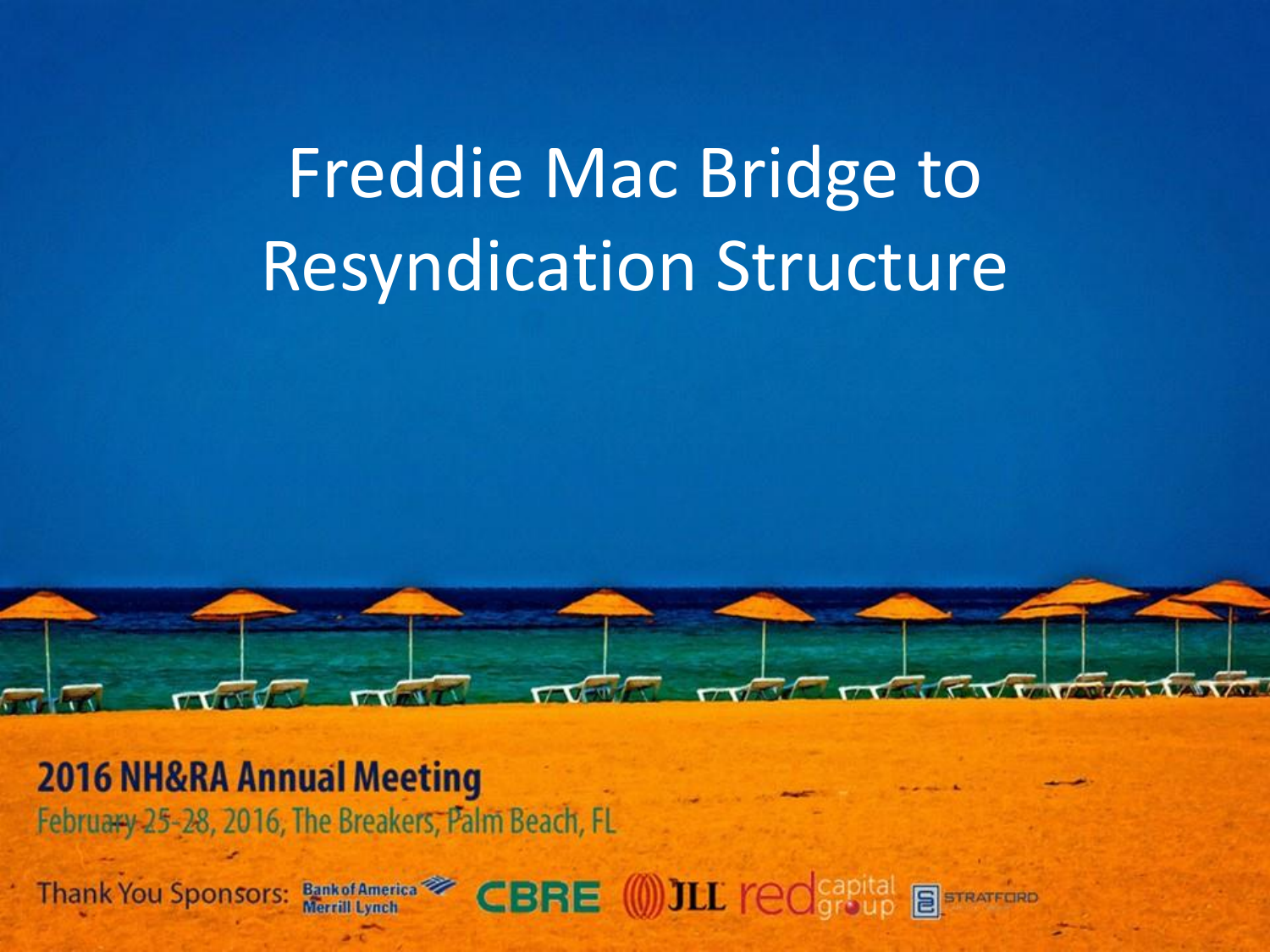### The Property:

- Summer Field Apartments, Indio, CA
- 268 Units; 100% Section 8 PBRA Family
- Constructed 1972 / Moderately Rehabilitated in 2002
- Generally well-maintained but in need of substantial rehab to facilitate long term preservation
- Encumbered by LIHPRHA regulatory agreement; CSCDA regulatory agreement; TCAC regulatory agreement; HUD Use Agreement with limited distribution restrictions
- Significant amount of residual receipts accumulated
- Acquired by Community Preservation Partners in November 2015





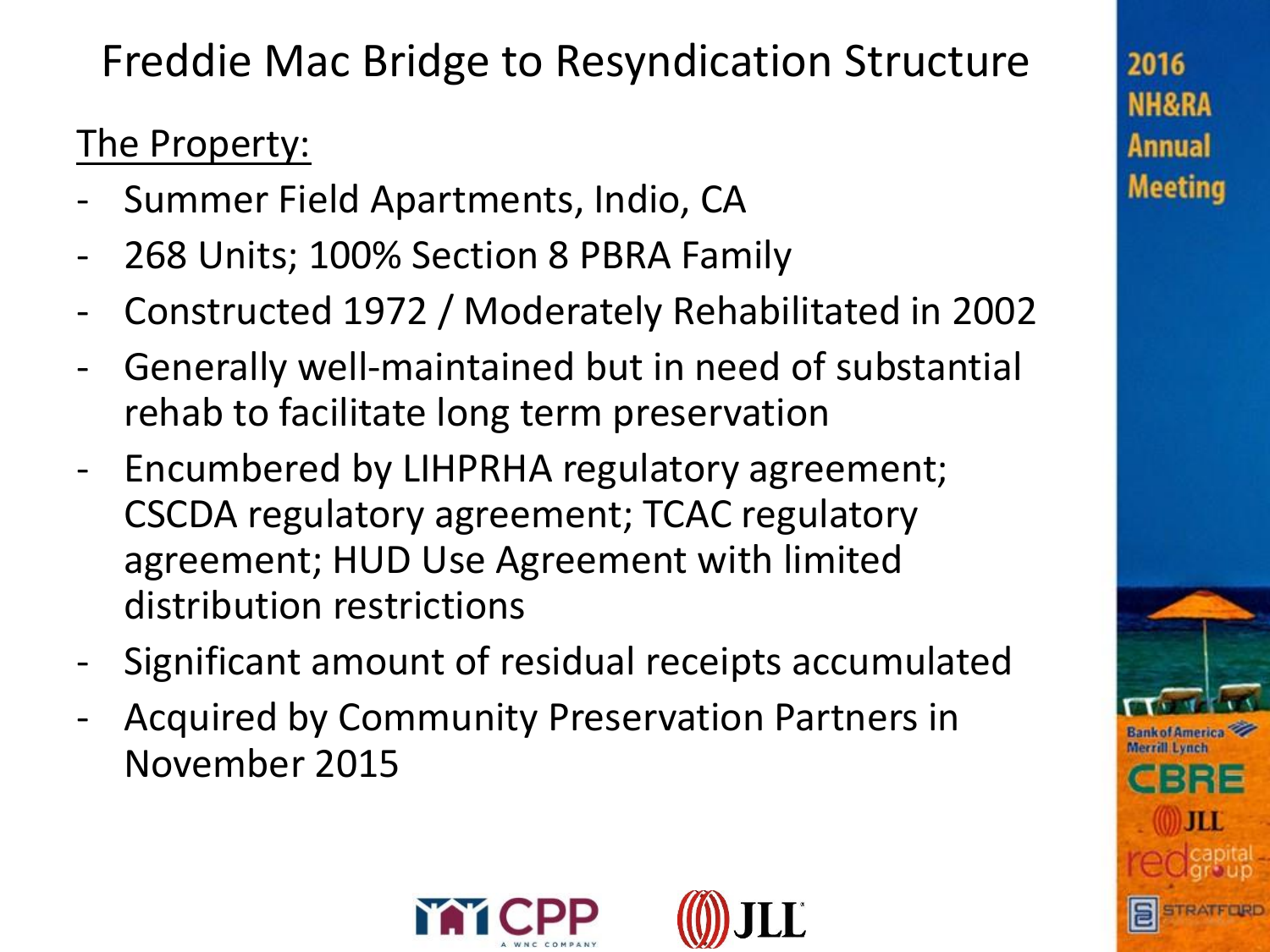### Financing Challenges:

- Seller in need of quick close
- Property highly sought after by conventional (cash-on-cash) buyers
- LIHPRHA regulatory agreement prohibited MUTM rent increase until August 1, 2017
- HUD approval required for use of residual receipts as a source for future resyndication
- Seller desire to derive sale value from residual receipts
- HUD, CSCDA, and TCAC regulatory agreements all required modification/subordination
- Resyndication transaction not possible until August 2017 thus exposing buyer to interest rate risk and credit price risk
- In order to compete with conventional buyers the Buyer had to value the Property assuming a successful resyndication





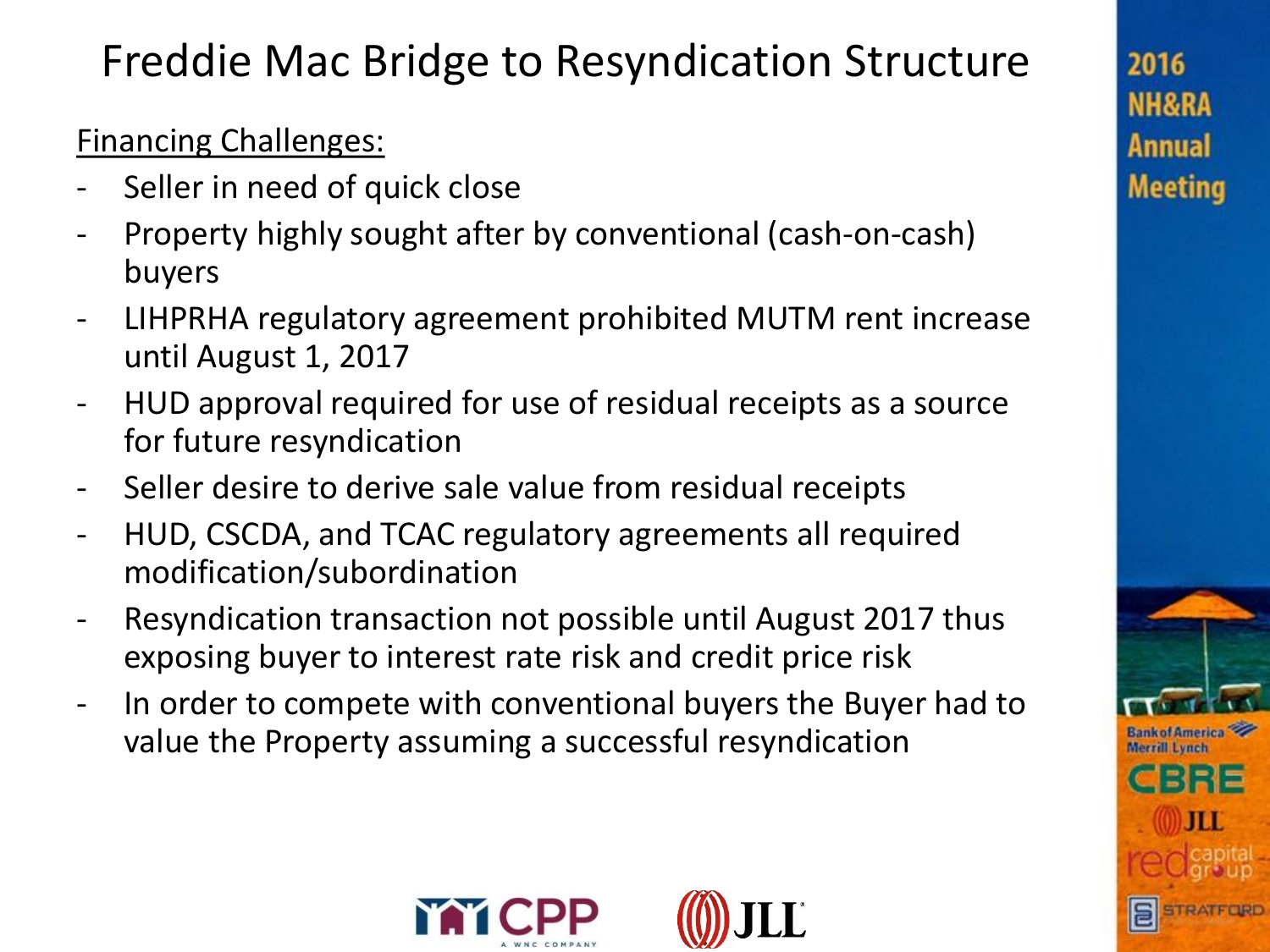### Financing Structure:

- Freddie Mac structured a high leverage (85% LTV), low cost (2.57% interest only), quick close Bridge Loan
- Freddie Mac also allowed an 18 month forward rate lock on a permanent Tax Exempt Loan ("TEL") at a rate of 4.42% on a 17 year term and 35 year amortization with the first two (2) years interest only

#### **Acquisition Source & Use**

#### **Sources**

| <b>Total Sources</b>                 | \$39,895,000 |
|--------------------------------------|--------------|
| <b>Borrower Equity</b>               | \$6,585,000  |
| <b>Transfer of Repl Reserves</b>     | \$1,170,000  |
| <b>Transfer of Residual Receipts</b> | \$1,540,000  |
| Freddie Mac Loan                     | \$30,600,000 |

#### **Uses**

| <b>Total Uses</b>                          | \$39,895,000 |
|--------------------------------------------|--------------|
| <b>Replacement Reserve Deposit</b>         | \$1,170,000  |
| <b>Residual Receipts Reserve</b>           | \$1,540,000  |
| <b>Total Transaction Costs and Repairs</b> | \$1,185,000  |
| <b>Purchase Price</b>                      | \$36,000,000 |